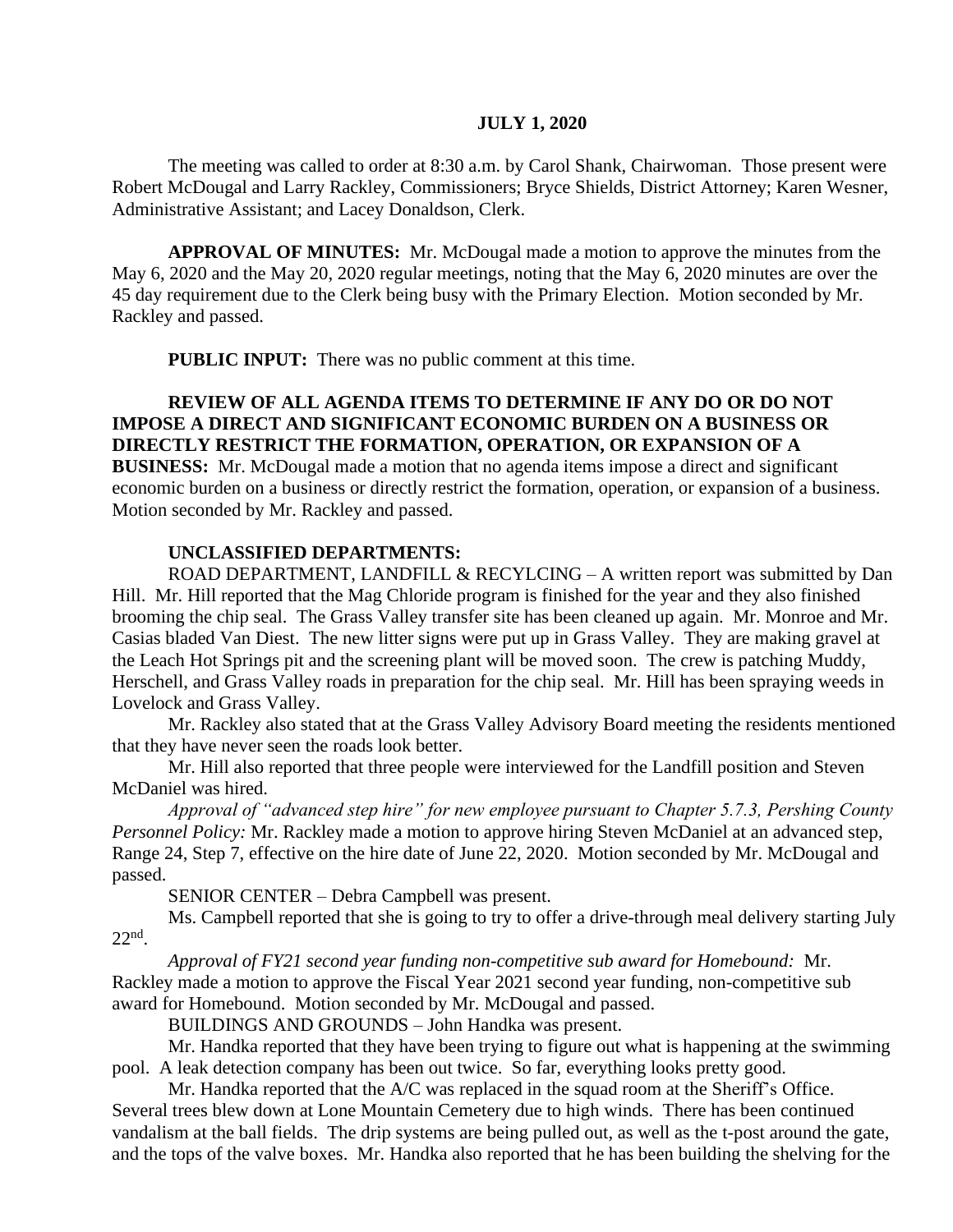Law Library. Once cut, they will move them to the shop to stain them so there aren't fumes in the Courthouse. The sneeze guards have been delivered and installed in various offices. Maintenance to the camera system is being done. Mr. Handka also spoke about the A/C at the Senior Center. A Lennox unit costs approximately \$4,500 less than the Mitsubishi unit. The crew is still working on controlling weeds. The summer lunch program is running out of the Community Center this year instead of the park.

Mrs. Shank asked if the A/C unit is the only option for the Senior Center. Mr. Handka stated that he can replace the swamp cooler, but he doesn't think it will make a difference. Mr. McDougal suggested looking into grant funding.

IT DEPARTMENT – Justin Abbott was present.

Mr. Abbott reported that the request to set up Zoom meetings has slowed down. The application for the DotGov domain has been submitted and is awaiting review and approval. J4 Systems will be coming to do a walk-through of the County facilities on July  $7<sup>th</sup>$  and  $8<sup>th</sup>$ . Mr. Abbott has been busy with regular maintenance and support requests. Mrs. Shank asked that Mr. Abbott also get a quote from J4 for the Library as well. Mr. Abbott stated that he has already started that process.

COMMUNITY CENTER – Dixie McKay was present.

Mrs. McKay submitted her monthly report. She stated that events are starting to pick up and everyone seems to be ok with the mask requirement and social distancing. 4-H will be holding a small awards banquet to acknowledge the kids that participated in the virtual livestock show. All of the missing tables have been returned to the Community Center and it has been made clear that they are not for personal use.

*Discussion regarding Community Center Staffing and Director Authority:* Mr. McDougal spoke about removing the Community Center from under PCEDA (Pershing County Economic Development Authority). PCEDA has a meeting Monday afternoon and will make a recommendation to the Commission. This will be put back on the agenda after the details have been worked out.

*BSL Electric Corporation electrical work proposals for a total of \$11,820.00:* Mr. Rackley asked if this is in the budget. Mrs. Childs stated that it isn't in the Community Center budget, but may be on the Capital Projects list.

Carolyn Hultgren stated that the Pershing County Healthcare Foundation has the Center reserved for their annual dinner on August  $8<sup>th</sup>$ . She asked if there was still a 50 person limit. It was noted that there is, as well as a mask requirement and social distancing. Mrs. Hultgren stated that the Foundation has a meeting coming up and they may decide to cancel the event for this year.

PERSHING COUNTY FIRE / AMBULANCE –

*AMBULANCE REPORT:* Chief Rodney Wilcox was present.

Chief Wilcox reported that all the annual licensing requirement have been completed. The number of calls is about average.

*LOVELOCK FIRE:* Chief Wilcox stated that they currently have 22 members. 90% of the membership has their F Endorsement. They have responded to 36 fire calls in the last 6 months. New tires have been put on the front of the tanker and the "sister" truck. All training is back on schedule, with an EMT class scheduled for the fall. The Firefighter I class will be starting at the end of July. As long as the wind cooperates, the 4<sup>th</sup> of July fireworks are scheduled for Saturday. The Department is selling raffle tickets for a raffle to be held on July  $5<sup>th</sup>$ .

 *APPROVAL OF ORDERING THE TWO VEHICLES BUDGETED THROUGH THE OPTION TAX IN THE AMOUNT OF \$97,623.28 FOR THE LOVELOCK FIRE DEPARTMENT AND THE GRASS VALLEY FIRE DEPARTMENT:* Chief Wilcox stated that the trucks have been ordered and will be here next month. Mr. Rackley asked why this was being discussed again, as the purchase was approved in October. It was clarified that due to COVID-19, all Capital Expenditures (purchases over \$3,000) have been frozen and need approval by the Board.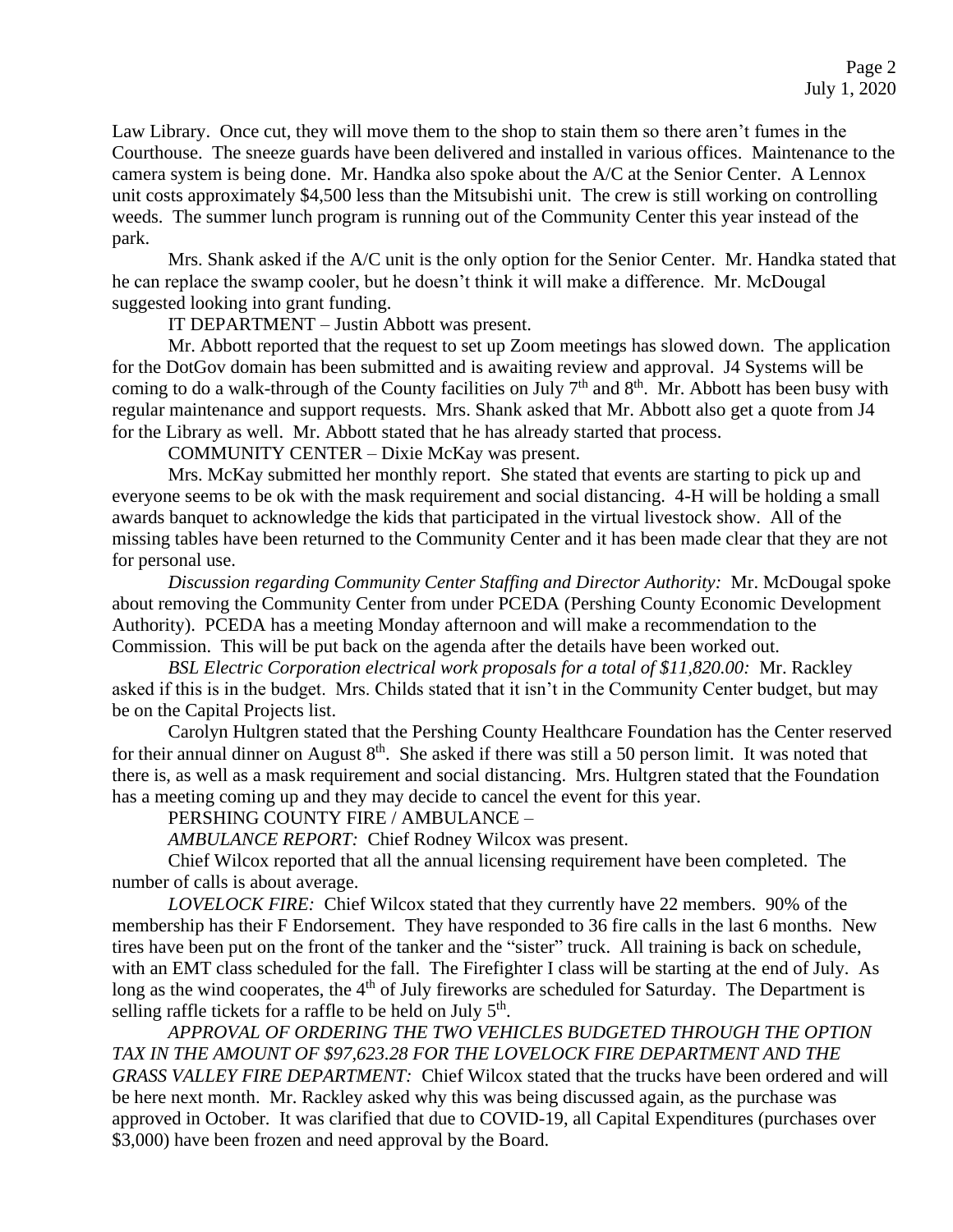Mr. McDougal made a motion to approve the purchase of the two vehicles budgeted through the Option Tax Fund in the amount of \$97,623.28, for the Lovelock and Grass Valley Fire Departments. Motion seconded by Mr. Rackley and passed.

*GRASS VALLEY FIRE:* Chief Sean Burke spoke over the phone.

Chief Burke also spoke about the new trucks that were approved. He is looking into an alternative source for the lights and radios and is waiting for a quote. The Burn Ban goes into effect today. Everything else is going well.

*EMERGENCY MANAGEMENT –* Sean Burke spoke by phone.

State Emergency Management presence has decreased significantly, even with cases increasing. They are also going to remove themselves as a source to obtain PPE (Personal Protective Equipment). They are recommending stockpiling PPE in preparation for another increase this fall.

ECONOMIC DEVELOPMENT – Heidi Lusby-Angvick was present.

Mrs. Lusby-Angvick presented the Board with Western Nevada Development District's Monthly Report #8 for the Brownfield Grant, and asked that it be included in the minutes. She also stated that the Virtual Visioning Tour is almost complete and will be pushed out to the public soon. The Build Nevada Core Workforce Development Program will hold its first class in Lovelock August  $3<sup>rd</sup>$  through the  $13<sup>th</sup>$ . This class will provide OSHA (Occupational Safety and Health Administration) certification and basic construction knowledge. Tuition is \$550.00; however, there is tuition assistance available. If anyone is interested, they can contact Mrs. Lusby-Angvick. Shayla Hudson stated that her husband is interested in teaching an electrical module if needed. Mrs. Lusby-Angvick will pass the information along.

*Annual Rental Agreement with the City of Lovelock for PCEDA office located at City Hall, for a cost of \$12.00 per year:* Mr. Rackley made a motion to approve the rental agreement with the City of Lovelock for the PCEDA office located at City Hall for a cost of \$12 per year. Motion seconded by Mr. McDougal and passed.

*Approval to apply for CIVIC Innovation Challenge Grant in partnership with UNR as a subawardee:* Mrs. Lusby-Angvick stated that this is a planning grant arising from the pandemic. Mrs. Lusby-Angvick was approached regarding any needs that have arisen due to the pandemic. Mrs. Lusby-Angvick stated that communication resources are greatly needed. The amount of the grant is \$50,000 and there is no grant match.

Mr. McDougal made a motion to approve applying for the CIVIC Innovation Challenge Grant in partnership with UNR as a sub-awardee. Motion seconded by Mr. Rackley and passed.

Mrs. Lusby-Angvick also spoke about the CEDS (Comprehensive Economic Development Strategy) priority list. We need to move forward with dollar amounts and a commitment to do them. Mrs. Shank asked that the list be shared with the Board so they can get additional information.

PUBLIC DEFENDER – Steve Cochran submitted a written report. Mr. Cochran reported that several new changes to Nevada Law go into effect today. He spent much of June studying the changes and preparing to implement them.

CODE ENFORCEMENT – Fran Machado was present and submitted a written report.

### **ELECTED DEPARTMENTS:**

LAUREEN BASSO-CERINI, ASSESSOR – Ms. Basso-Cerini submitted a written report, which was read by Mrs. Wesner. Ms. Basso-Cerini stated that Winnemucca DMV is currently closed due to some building damage and they are anticipating some overflow. The Pershing County DMV is open from 9am until 3pm and closed during the lunch hour. There was an employee resignation in the office, but she is not going to fill the vacancy at this time.

JERRY ALLEN, SHERIFF – Sheriff Allen reported there are 10 inmates in custody. Four people were waiting to get fingerprints done this morning.

*Approval to purchase 2 patrol vehicles due to the damage caused during a Law Enforcement Incident:* Mrs. Shank asked if the two vehicles were totaled during the incident. Mrs. Donaldson stated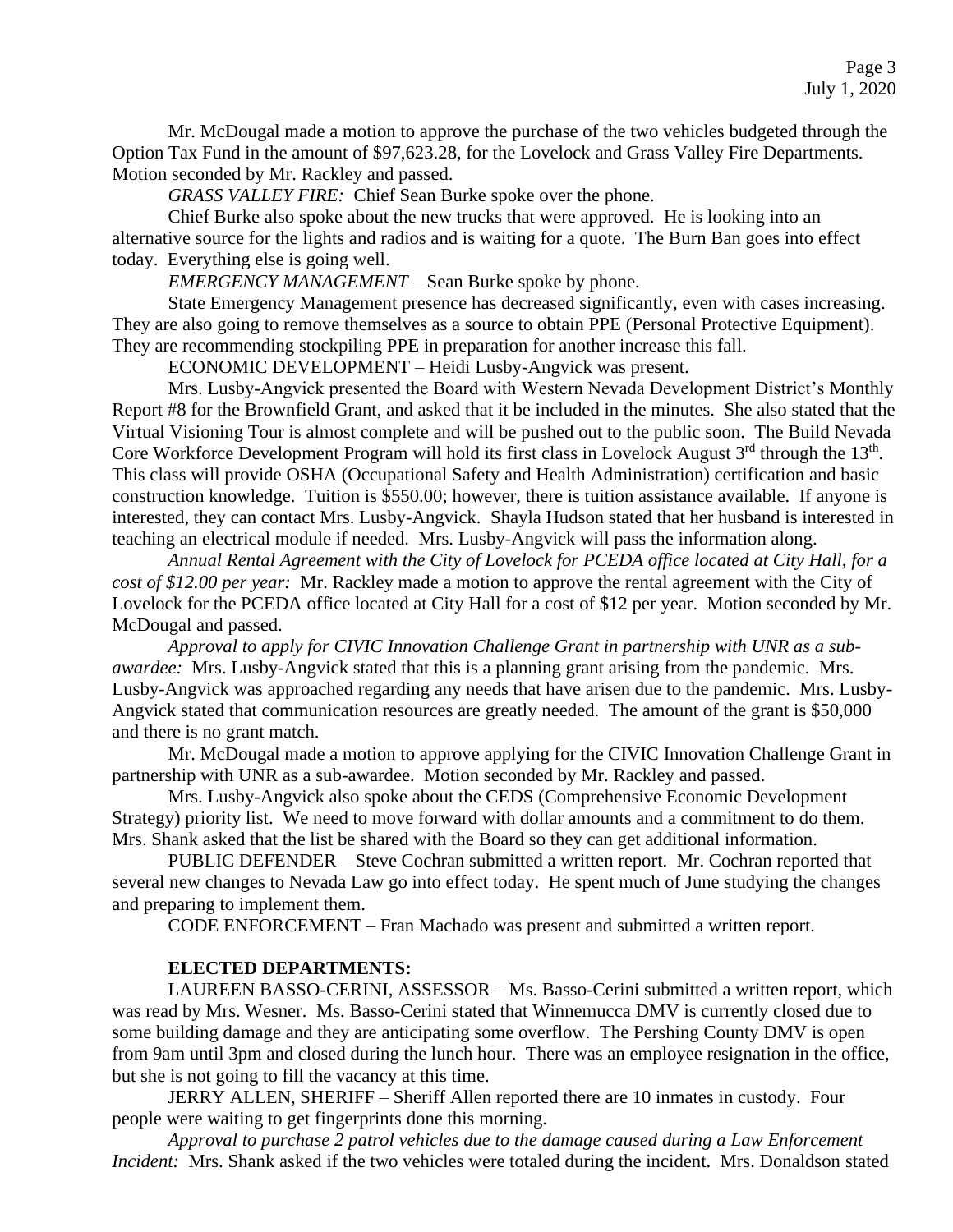that our insurance has not made that determination yet. Sheriff Allen stated that he received the repair estimates yesterday and both are close to what he feels the vehicles are worth.

Mr. McDougal stated that we need to wait for an answer from the insurance company.

*Approval to thaw the hiring freeze to allow applications to fill vacancies created by retirements:*  Sheriff Allen stated that Undersheriff Bjerke is retiring as of next Saturday. He also has a Dispatcher retiring in November and a secretary retiring in December.

Mr. Rackley made a motion to approve removing the hiring freeze so that the Sheriff's office can accept applications to fill vacancies created by retirements. Motion seconded by Mr. McDougal and passed.

Mrs. Childs asked when the retirements would be occurring as they are not budgeted to pay for double staffing coverage. Sheriff Allen stated that there is funding available for the Dispatcher position as an on-call position is in the budget, but hasn't been filled. Sheriff Allen also stated that the Undersheriff position will be a promotion from within. Mrs. Shank asked that Sheriff Allen work with Mrs. Childs regarding the budget. Mrs. Childs also asked for clarification on the current vacancies (not upcoming). Sheriff Allen stated that he has a vacancy in the Jail and two employees out on medical.

**DERBY FIELD AIRPORT:** Mr. Rackley reported that he recently spoke with Armstrong Consultants. The contractor for the fence project is ready to go, but the FAA (Federal Aviation Administration) hasn't released the funding yet.

**MUSEUM BOARD:** APPROVAL OF "OUTGOING LOAN AGREEMENT" WITH THE Nevada State Museum for BLM (BUREAU OF LAND MANAGEMENT) AND NSM (NEVADA STATE MUSEUM) ARTIFACTS ON LOAN TO THE MARZEN HOUSE MUSEUM – It was noted that this agreement was previously signed by a Museum employee, but found it needs to come to the Commission for approval.

Mr. Shields spoke about insurance value. He recommends getting clarification from the BLM before a decision is made. This item will be put back on the next agenda.

**ACKNOWLEDGEMENT OF EVALUATIONS AND APPROVAL OF YEARLY SALARY INCREASES FOR UNCLASSIFIED EMPLOYEES FOR FY 2020-2021 –** J. ABBOTT, T. BANKS, T. BJERKE, K. BRINKERHOFF, S. COCHRAN, J. EVANS, J. HANDKA, C. HAAS, D. HILL, H. LUSBY-ANGVICK, F. MACHADO, D. MCKAY, G. MONROE, K. WESNER – Mr. Rackley stated that John Handka is on probation until October 1<sup>st</sup>, therefore, he isn't eligible for an increase at this time.

Mr. Rackley made a motion to acknowledge the yearly evaluations for the Unclassified Employees and approved a 4% increase for Justin Abbott, Todd Banks, Thomas Bjerke, Kathie Brinkerhoff, Steve Cochran, James Evans, Cheryl Haas, Dan Hill, Heidi Lusby-Angvick, Fran Machado, Dixie McKay, Gerry Monroe, and Karen Wesner, effective July 1, 2020. Motion seconded by Mr. McDougal and passed.

**UPDATE FROM EMERGENCY OPERATIONS AND RE-EVALUATION OF RESOLTUION 20-0302, DECLARATION OF EMERGENCY RELATING TO THE COVID-19 (CORONAVIRUS); DISCUSSION REGARDING ECONOMIC RECOVERY FOR PERHSING COUNTY; DISCUSSION REGARDING IMPACT TO THE PERSHING COUNTY BUDGET FOR FY 2020-2021; DISCUSSION REGARDING PROCESS AND DISTRIBUTION OF THE CARES ACT FUNDING:** Mr. Burke gave an update. There is no action needed from the Board at this time. Pershing County has been allotted \$833,000.00 through the CARES Act, which must be spent by December 31<sup>st</sup>. Mrs. Shank is working with various entities and Mr. Burke on a plan to spend this funding. Mrs. Childs stated that on the second conference call with NACO it was reiterated that none of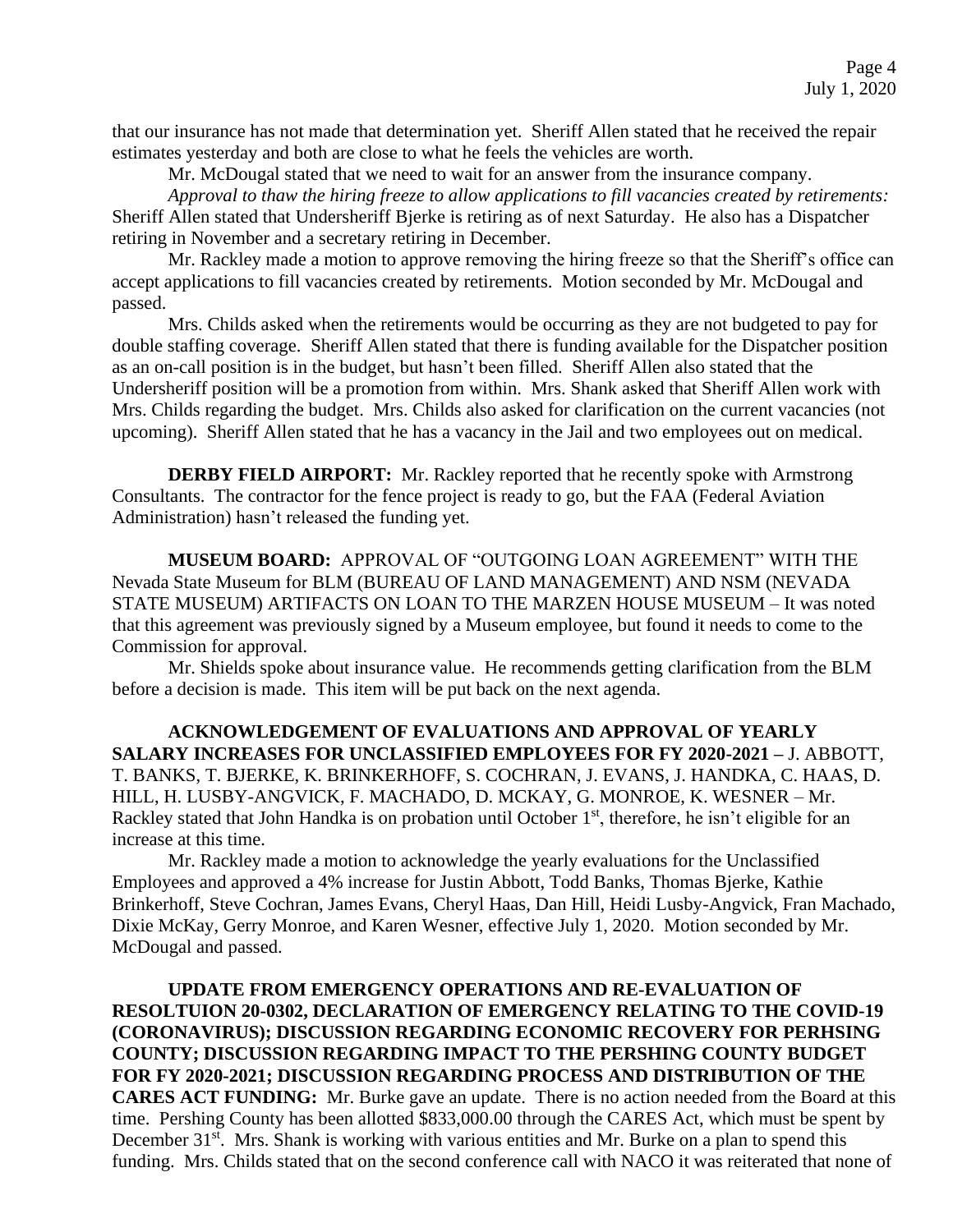this funding goes to the School District as they already received funding. Mrs. Shank stated that small business grants can also be given, but not for lost revenue. NACO is also working on the details.

The Board recessed at 9:47 a.m. for a Litigation meeting and reconvened at 9:56 a.m.

**REPORT FROM ADIMINISTRATIVE ASSISTANT/HR REP:** Mrs. Wesner stated that she is still working on updating the Personnel Policies.

**ITEMS FOR FUTURE AGENDAS:** Mr. McDougal mentioned to Shayla Hudson that they would like to have a workshop to discuss advisory board appointments. He also spoke about the NACO conference.

**CORRESPONDENCE:** There was no additional correspondence discussed.

## **MATTERS OF THE BOARD FOR DISCUSSION, BOARD MEMBER REPORTS, BOARD LIAISON REPORTS:** Mr. McDougal stated that he has a Recreation Board meeting on Thursday. They will be discussing the Community Center at the Economic Development meeting on Monday.

Mr. Rackley spoke about Toulon Peak and the TV channels. Updates were done for Channel 4 and some maintenance was also completed. Mr. Rackley stated that everything looked good, but the next day he received complaints that Channel 2 wasn't working. Norm Powell will be going up to check things out. Mr. Rackley stated that cameras are still needed in the building.

Mrs. Shank didn't have anything to report.

**PLANNING & BUILDING DEPARTMENT & IMLAY WATER:** Mr. Evans submitted a written report.

**PUBLIC INPUT:** There was no public input.

**APPROVAL OF VOUCHERS:** Mr. Rackley made a motion to approve the vouchers as submitted. Motion seconded by Mr. McDougal and passed.

The meeting recessed at 10:15 a.m. and reconvened at 11:00 a.m.

 **ESTER MCCULLOUGH, BUREAU OF LAND MANAGEMENT:** UPDATE ON MATTERS RELATING TO PERSHING COUNTY SUCH AS UNIONVILLE CEMETERY, WILD HORSE/BURROS, WILDLAND FIRES AND EVENTS ON THE BLACK ROCK PLAYA – Donovan Walker, Fire Management Officer, and Becky Andres, Staff Law Enforcement Ranger, were also present.

Ms. Andres spoke about activity on the Playa. She stated that that there was some activity in April as the Playa was unseasonably dry; however, they have not seen a spike in use since. There is currently no threat that would cause them to issue a closure order. They will be watching the 4<sup>th</sup> of Juplaya event closely to see what the usage will be, as last year there was a decrease due to wet conditions. Mr. Rackley asked what the Playa looks like right now. Ms. Andres stated that it is dry for this time of year. Ms. Andres is working on a plan with Sgt. Carmichael and there will be resources on the Playa during the time period that Burning Man was supposed to take place.

Mr. McDougal asked about the water sources that the toxin was found in. Ms. Andres stated that the Frog Pond and Trego were both found to have toxins. They have released a press release with the